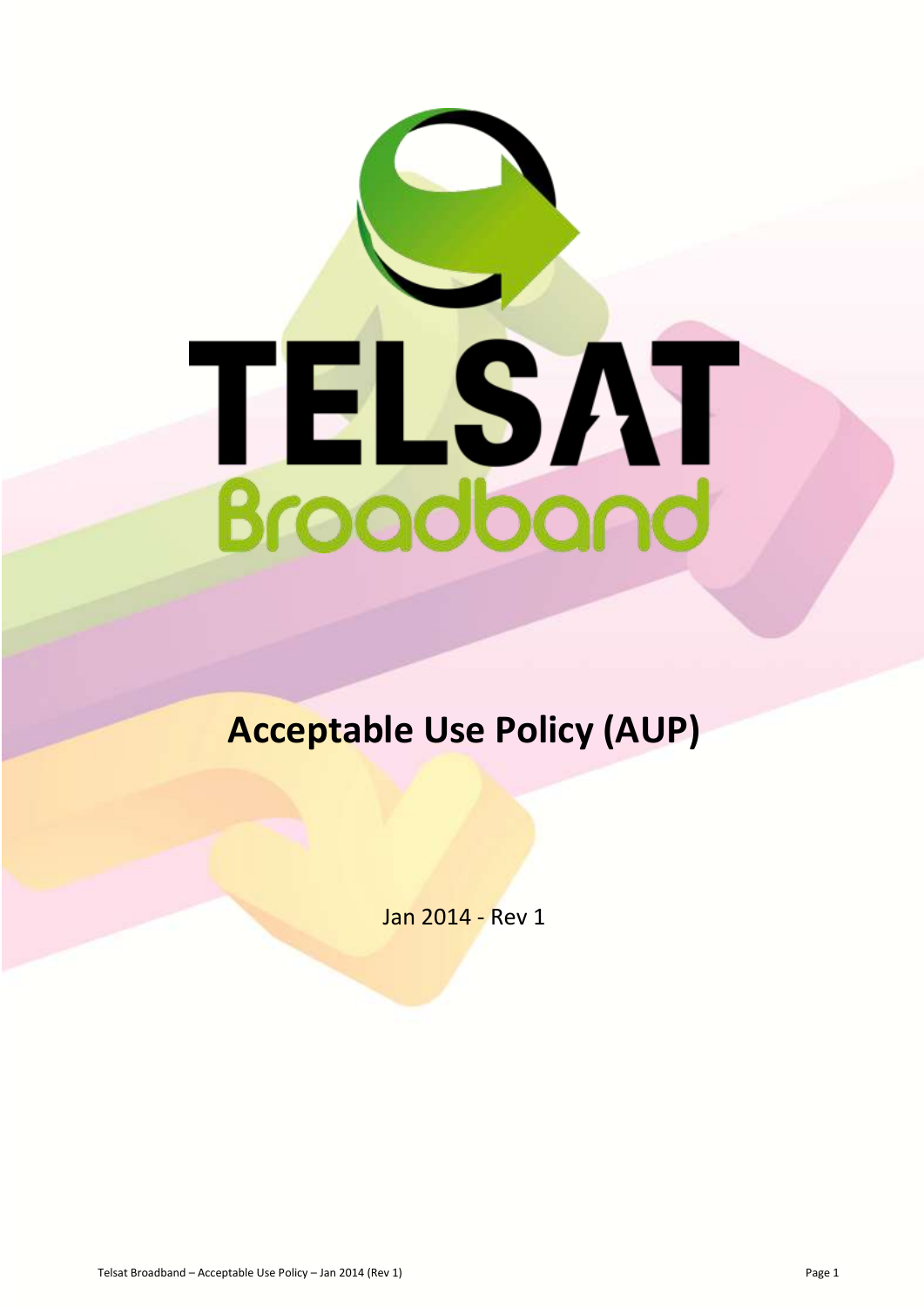### **1 ABOUT THIS POLICY**

- (a) The Telsat Broadband Acceptable Use Policy applies to each of the following *services*.
	- (i) Telsat Broadband Wireless Internet Service;
	- (ii) Telsat Broadband VSAT Internet Service;
	- (iii) Telsat Broadband Wholesale Internet Service;
	- (iv) Other services offered by Telsat Broadband for public consumption.
- (b) This policy is set out below please read it carefully. *Your* use of the *service* is subject to the following rules and guidelines contained in this policy.
- (c) The meaning of the words printed *like this* are defined in clause 2 of this policy or in the *service description* for the relevant *service* (as applicable to *you*). If a definition in this policy is inconsistent with a definition in the *service description* for the relevant *service*, the definition in this policy applies.

### **2 DEFINITIONS OF TERMS**

*content* means any form of data which traverses *our* network on your behalf.

*electronic messaging* includes all forms of electronic communications to other individuals including email, instant messaging, web to SMS, Internet chat and online forums.

*filtering solutions* means Internet filtering software or system.

*Fair-Share Policy* or *FSP* as detailed on www.telsatbb.vu/public\_policies.aspx

*network* means the network(s) and equipment used to supply the *service* to *you* as set out in the relevant *service description* .

*online forum* mean a forum accessible on the Internet that is generally devoted to the discussion of a specific topic area and includes (but is not limited to) newsgroups, message boards, chat rooms or mailing lists.

*our* or *we* means Telsat Broadband Limited.

*restricted access system* means a system which limits the access of unauthorised persons by some form of authentication (eg: use of a username and password mechanism).

*service(s)* means each of the Telsat Broadband suite of services as applicable to the individual user as set out in clause 1(a).

*spam* means unsolicited commercial electronic messages, or the sending of such messages, that do not include accurate sender information or do not contain an unsubscribe facility.

*Telsat Broadband Internet account* means the internet account (if any) where you are billed (or *you* have prepaid) for one or more *services* and through which you can monitor and request changes to the *service*.

*Telsat Broadband Internet customers* means customers who are connected to one (or more) of the *services*.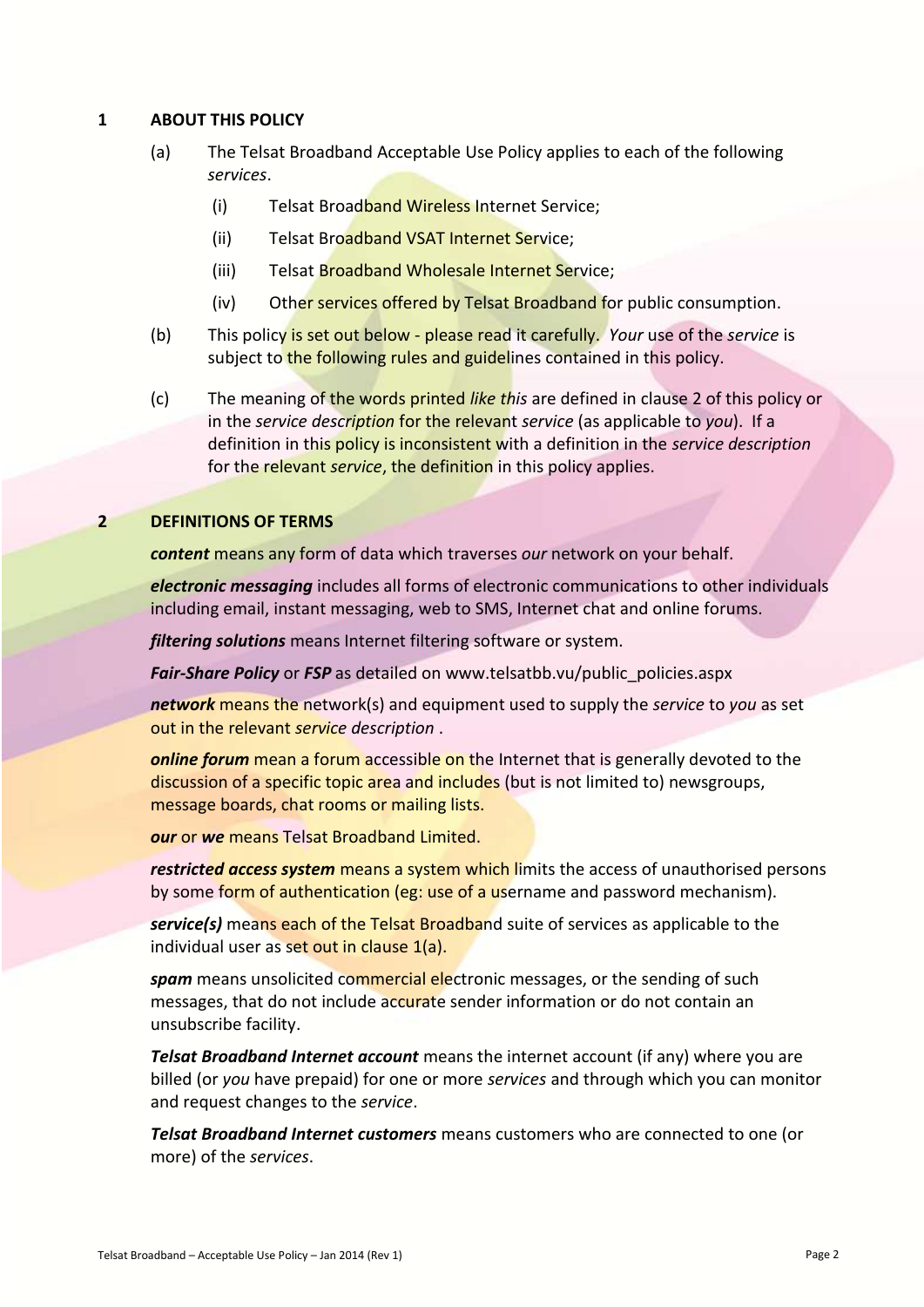*you* or *your* means the customer consuming the *service(s)*.

#### **3 GENERAL**

- (a) This policy is designed to ensure that *your* use of the *service* does not break any laws, hinder the efficient operation of *our network*, interfere with the rights of *Telsat Broadband Internet customers*, or interfere more generally with the rights of Internet users.
- (b) *You* are responsible for ensuring that use of the *service* and *your Telsat Broadband Internet account* complies with this policy. *You* are also responsible for any use of the *service* even if, for example, it was used, with or without *your* consent, by a friend, family member, guest or employee who gains access to the *service or your Telsat Broadband Internet account*.
- (c) If we amend this policy
	- (i) *we* may notify *you*, and *you* hereby consent to *us* sending *you* notices in such a way, by using one or more of the following methods:

(A) email (to *your primary email address*), or

- (B) notice on *our* public web site at www.telsatbb.vu/public\_policies.aspx. The last amendment was on  $1<sup>st</sup>$  Jan 2014
- (ii) Your continued use of any *service(s)* constitutes your acceptance of any amended or new AUP.
- (d) *You* should consult this policy regularly to ensure that *your* activities conform to the most recent version.
- (e) If there is an inconsistency between any other part of *your agreement* and this policy, this policy will apply.
- (f) If *you* become aware of any violations of this policy by other Telsat Broadband Internet users you should contact *us*.

## **4 ILLEGAL ACTIVITY**

As a Telsat Broadband Internet Customer, whilst connected to the Internet via Telsat you must comply with the relevant laws that apply in Vanuatu. *You* must not use the *service* for any activity that breaches any law or violates any local, national or international law, order, regulation or industry code of practice.

Prohibited activities include (but are not limited to):

- (a) posting, disseminating, or in some cases accessing, including:
	- (i) *content* that contains illegal material (for example, child pornography).
	- (ii) *content* which violates the copyright or other *intellectual property rights* of others. *You* assume all risks regarding the determination of whether material is in the public domain, or
	- (iii) *content* that defames, harasses or abuses anyone or violates their privacy,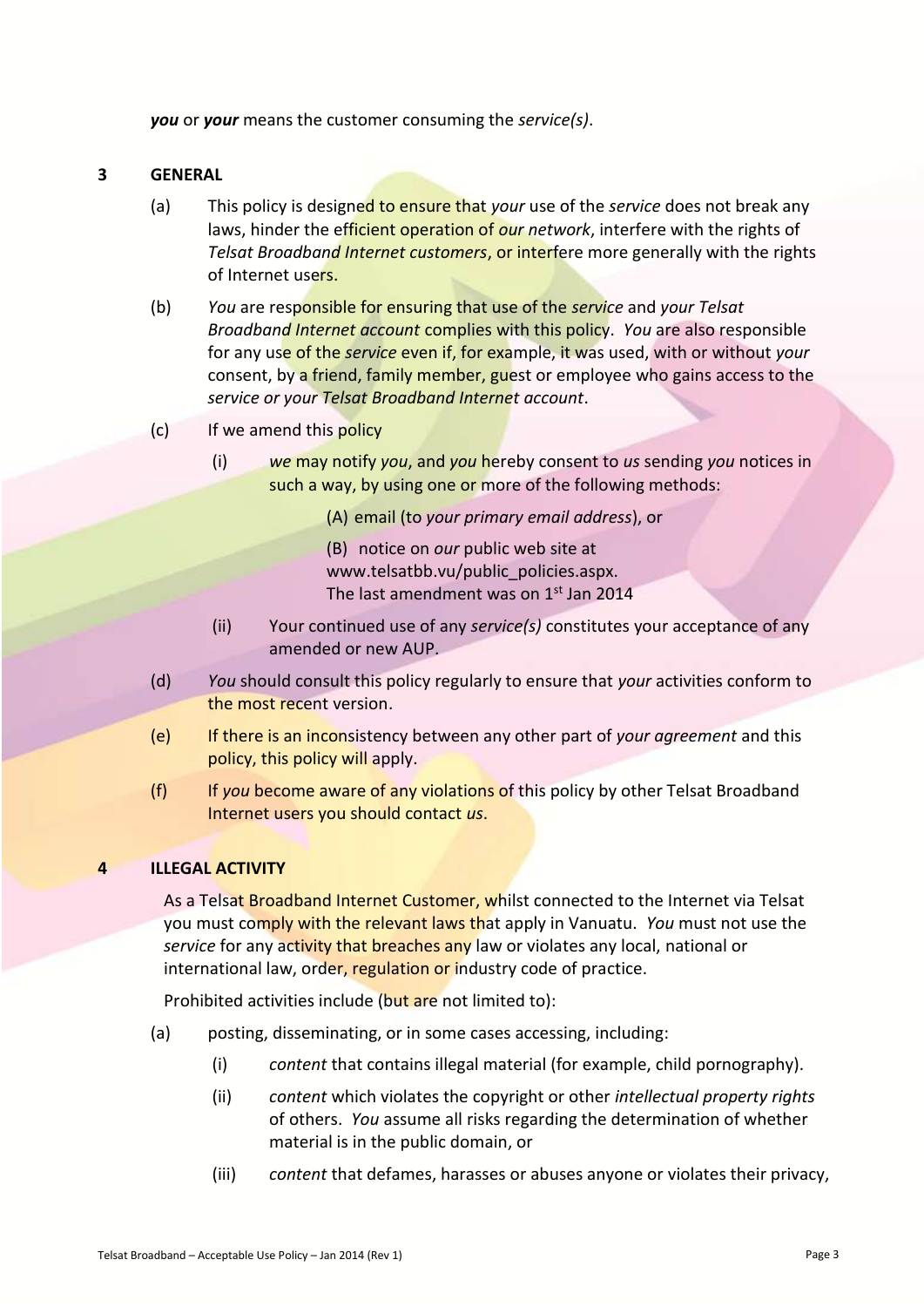- (b) pyramid or other illegal soliciting schemes, or
- (c) any fraudulent activities, including impersonating any person or entity or forging anyone else's digital or manual signature.

## **5 SECURITY**

- (a) *You* are responsible for any misuse of the *service*, as set out in clause 3(b) above. You must take reasonable steps to ensure that others do not gain unauthorised access to the *service* and *your Telsat Broadband Internet account*.
- (b) The *service* must not be used to obtain or attempt to obtain unauthorised access to any computer, system or *network*. If *you* do not have authorisation, prohibited activities include (but are not limited to):
	- (i) accessing, monitoring or using any data, systems or *networks*,
	- (ii) probing, scanning or testing the vulnerability of a system or *network*,
	- (iii) breaching any security or authentication measures for a system or *network*,
	- (iv) accessing the account or private information of any other person or entity,
	- (v) accessing any server in violation of any acceptable use policy of that server, including any attempt to do any of the things mentioned in paragraphs (i) to (iv) above.
- (c) *You* must not:
	- (i) use (or attempt to use) or distribute tools designed for compromising security including, but not limited to, password guessing programs, cracking tools, packet sniffers or *network* probing tools,
	- (ii) knowingly transmit or disseminate any information or software, which contains a virus or other harmful feature,
	- (iii) use (or attempt to use) the *service* in a manner that may interfere with the technical operation of the *service* or any other computer, system, *network* or telecommunications services, including (but not limited to) denial of service attacks, flooding of a *network*, overloading a service, improper seizing and abuse of operator privileges and attempts to 'crash' a host, or
	- (iv) interfere (or attempt to interfere) with the regular workings of *our* systems or *network* connections.
- (d) *You* are solely responsible for the security of any device *you* choose to connect to the *service*, including any data stored on that device.
- (e) *We* recommend against enabling file or printer sharing of any sort. *We* recommend that any files or services *you* do choose to make available for remote access be protected with a password or other appropriate measures to prevent unauthorised access.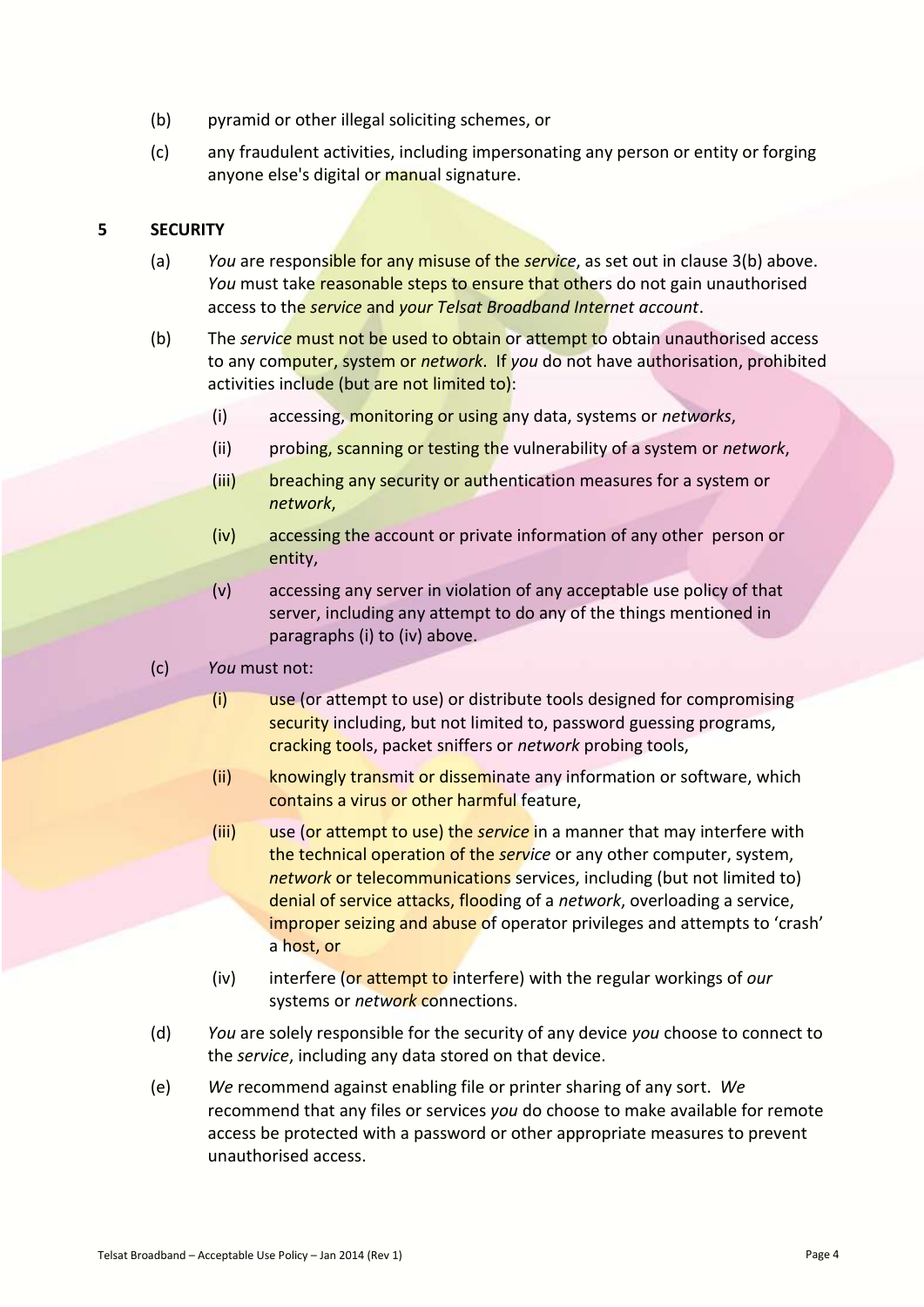(f) *You* must notify *us* immediately of any unauthorised or attempted unauthorised use of *your service* and any other breach or attempted breach of security.

# **6 RISKS OF THE INTERNET**

- (a) Some activities that *you* can perform when accessing the Internet may be harmful or cause loss to *you*, other people that may access *your* service, or *your* equipment. Typical activities include (but are not limited to):
	- (i) downloading *content* (including receiving emails) from the Internet which may introduce viruses or other harmful features to *your* computer,
	- (ii) purchasing goods or services using the Internet,
	- (iii) transmitting confidential information over the Internet (such as *your* credit card number or other personal information), or
	- (iv) accessing and viewing *content* on the Internet or otherwise available through the *service* that may be offensive to some individuals, or inappropriate for children (for example, it is possible to obtain access to *content* that is pornographic, offensive and/or unsuitable for children).
- (b) *You* bear all risk associated with the activities referred to in paragraph (a) above, and *we* do not have any liability for any claims, losses, actions, damages, suits or proceedings arising out of or otherwise relating to such activities.
- (c) *You* may minimise the risk of accessing illegal or offensive *content* as well as managing use of the Internet by using a *filtering solution*.
- (d) *You* have the right to make complaints to the relevant Authority about Internet *content* which is illegal.

## **7 CONTENT PUBLISHING**

- (a) *You* are solely responsible for any *content* that *you* publish via websites, email, newsgroups, online forums or other publishing mediums accessed via the *service*.
- (b) *You* must not publish material that is illegal or inappropriate via websites, email, newsgroups or other publishing mediums accessible via the *service*.
- (c) *You* must take appropriate precautions to prevent minors from accessing or receiving any *content you* have published that may be inappropriate for them. This includes implementing a *restricted access system* on such *content* that, for example, contains excessive and/or sexual violence, implied or simulated sexual activity. *We* also encourage *you* to use appropriate warnings and / or labelling systems in respect of content which is likely to be considered unsuitable for children.
- (d) *We* reserve the right to block access to, to remove, or to refuse to post any *content*, in whole or in part, that we, in our sole discretion, deem to be offensive, indecent, or otherwise inappropriate regardless of whether such *content* or its dissemination is unlawful. This includes (but is not limited to) obscene material, fraudulent or deceptive statements, threatening, intimidating or harassing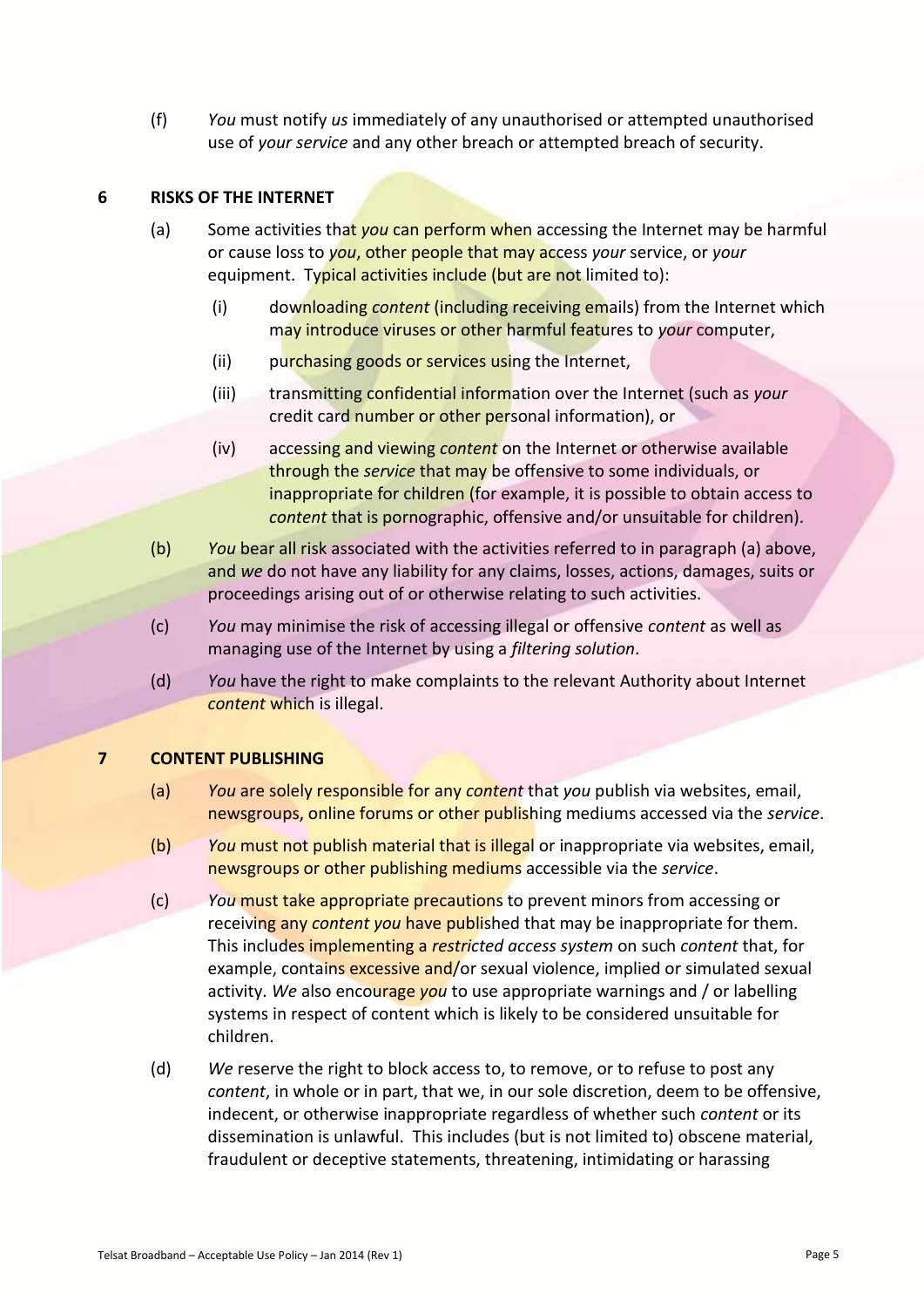statements, or material which violates the privacy rights or intellectual property rights of others, or is likely to be defamatory of another person.

- (e) A Republic of Vanuatu court may direct *us* to remove certain prohibited or potentially prohibited *content* from our servers or to prevent users from accessing certain Internet *content*. *We* may take any steps necessary in order to ensure compliance with any relevant industry code of practice, or notification or direction from the courts of law, including removing any *content* (including part or all of a website) from our servers, blocking access to newsgroups, closing or suspending *your Telsat Broadband Internet account*, filtering the Internet *content* made available to *you* or restricting access to a particular website. *We* may take these steps at any time and without notice to *you*.
- (f) International copyright legislation allows copyright owners or their agents to direct *us* to remove copyright materials from our servers or to prevent users from accessing copyright materials. *We* may take any steps necessary in order to ensure compliance with a notification from a copyright owner or their agent, including removing any *content* (including part or all of a website) from our servers, closing or suspending *your Telsat Broadband Internet account*, filtering the Internet *content* made available to *you* or restricting access to a particular website. *We* may take these steps at any time and without notice to *you*.
- (g) *We* are under no obligation to monitor transmissions or published *content* on the *service*. However, *we* (or *our* agents) have the right to monitor such transmissions or published *content* from time to time to ensure that *you* are complying with the terms of this policy, and to disclose that content as required.
- (h) By using the *service* to reproduce, publish, display, transmit or distribute *content*, *you* warrant that the *content* complies with this policy and authorises *us* (or *our* agents) to reproduce, publish, display, transmit and distribute such *content* as necessary for *us* to deliver the *content* in a timely manner.

#### **8 ELECTRONIC MESSAGING AND** *SPAM*

- (a) *You* must not use the *service* to *spam*, send bulk and/or unsolicited messages. This includes, but is not limited to commercial advertising, informational announcements, charity requests, petitions for signatures, chain letters and political or religious messages. *You* must only send such a message to those individuals who have explicitly requested it.
- (b) The *service* must not be used to:
	- $(i)$  send messages to any individual or entity who has indicated that he/she/it does not wish to receive messages from *you*,
	- (ii) collect or redirect responses from unsolicited messages sent from accounts on other Internet hosts or messaging services which violates this policy, or the equivalent policy or any other policy of any other Internet service provider or web site. Moreover, unsolicited messages sent from accounts on other Internet hosts or messaging services may not direct the recipient to any web site or other resource that uses *our network*.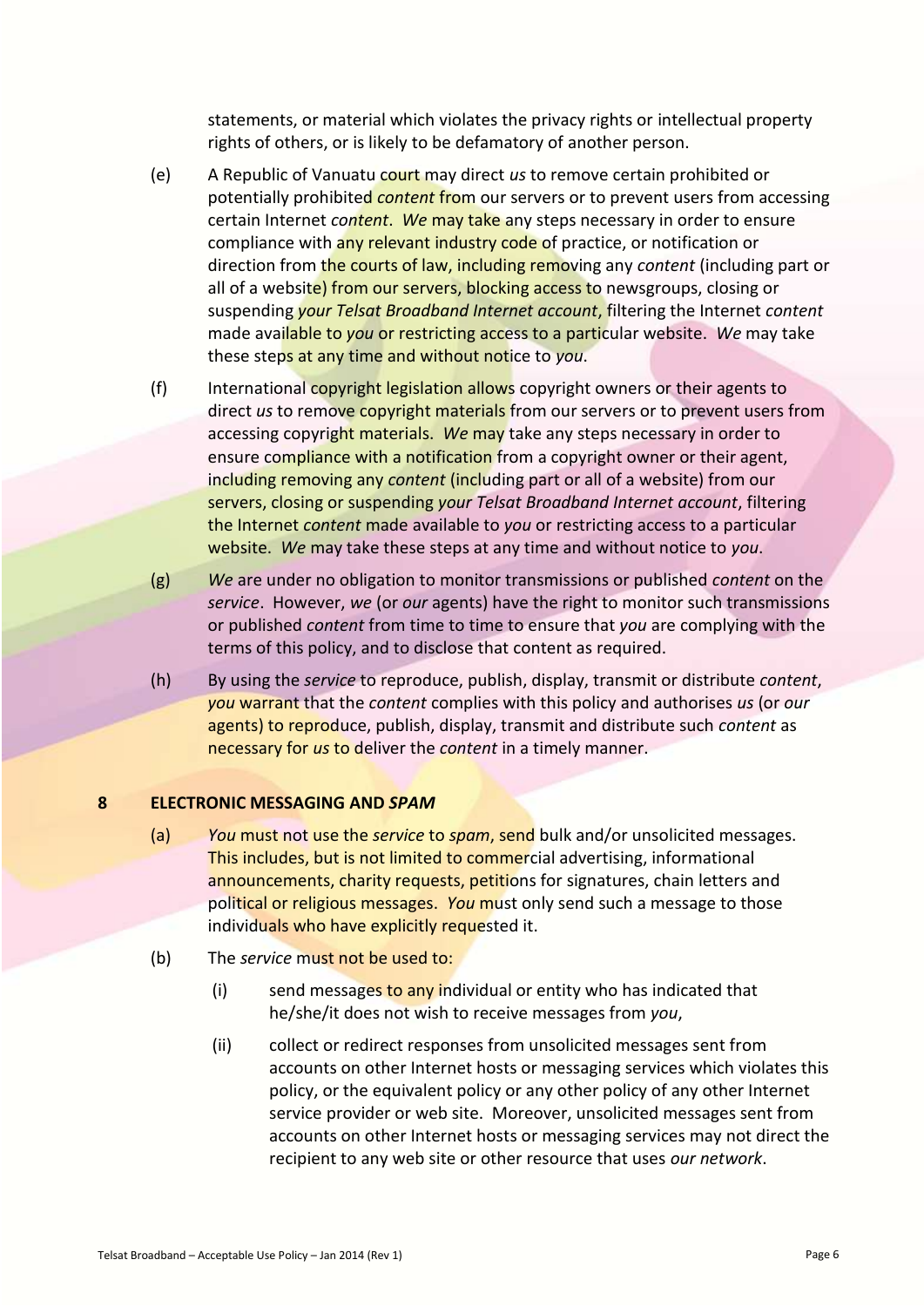- (c) *You* must not:
	- (i) obscure, alter or delete the source of messages that *you* send or forge message headers,
	- (ii) send numerous copies of the same or substantially similar messages, or send very large messages or files, to a recipient with the intent to disrupt a server or account (for example, 'mail bombing'),
	- (iii) send chain letters, whether or not the recipient wishes to receive such mailings.
- (d) *We* are not responsible for forwarding or storing messages sent to any *Telsat Broadband Internet account* that has been suspended or cancelled. Such messages may be returned to sender, ignored, deleted, or stored temporarily at *our* sole discretion.
- (e) *We* as a network provider have responsibilities to take steps which attempt to minimise the amount of spam both being originated in the Republic of Vanuatu and being delivered to the Republic of Vanuatu customers. To assist *us* with this, *we* may:
	- (i) restrict *your* ability to forward emails;
	- *(ii)* limit *your* access to the *service* to a closed user group relevant to *your* use of the *service;*
	- (iii) scan *our* allocated IP address ranges for misconfigured mail and proxy servers and suspend *your service* if *you* fail to rectify any problem found within a reasonable period.

*We* may also require *you* to take actions to comply with, or which assist *us* to comply with, any legally enforceable *spam* policies.

#### **9 ONLINE FORUMS**

- (a) This clause applies to *online forums*, in addition to clause 7.
- (b) Messages posted to an *online forum* must comply with the written charters for that forum. *You* are responsible for determining the policies of a given forum before posting a message to it. Data files may only be posted to *online forums* that specifically permit this.
- (c) Posting or cross-posting the same or substantially similar messages to more than eight *online forums* is prohibited.
- (d) *You* must not disrupt or attempt to disrupt *online forums* by posting a large number of messages that contain no substantive *content*. Disruption occurs when normal discussion in the group is significantly hindered.
- (e) *You* must not use the *service* to connect to an *online forum* from which *you* have been previously banned.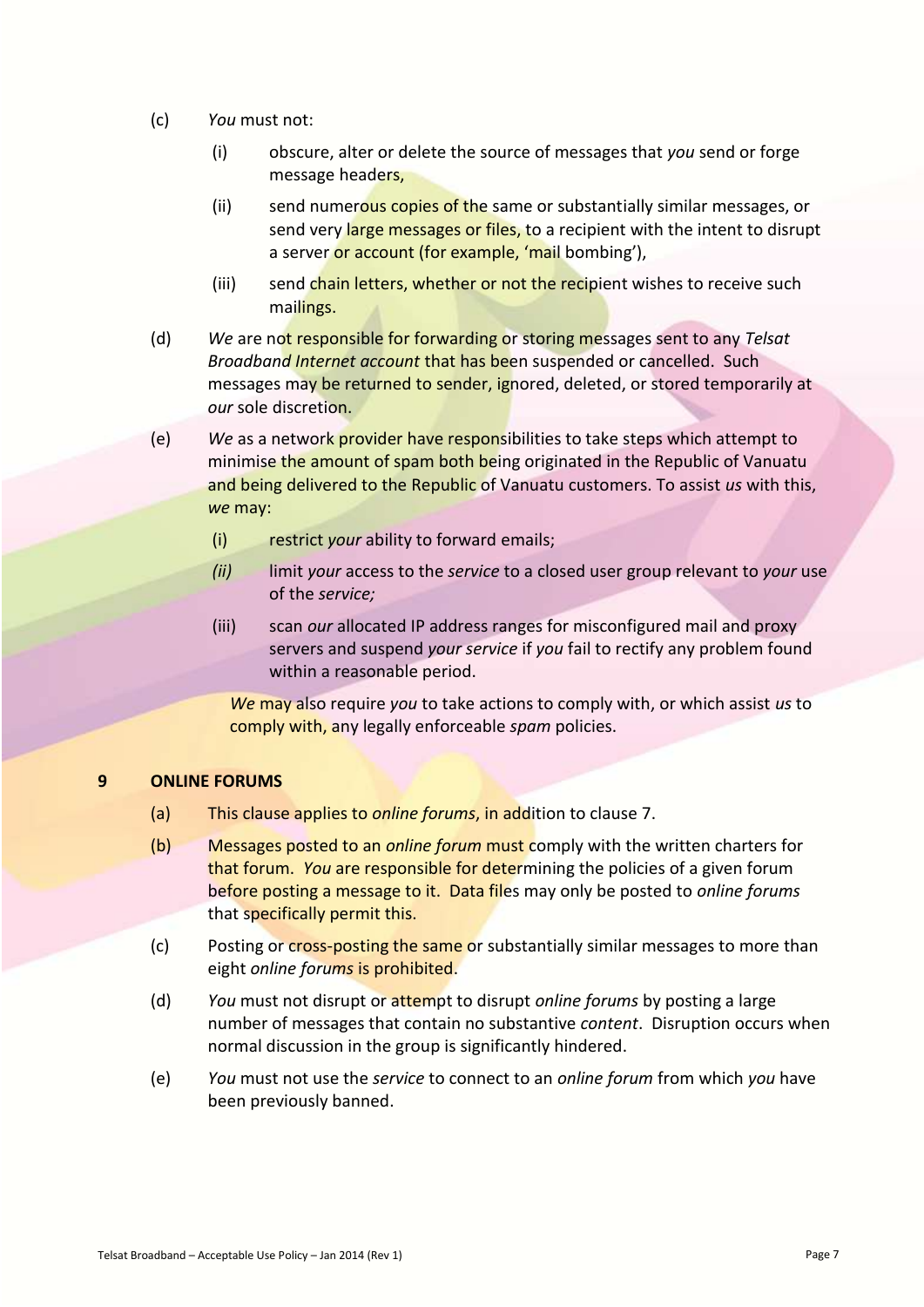#### **10 VIOLATION OF ACCEPTABLE USE POLICY**

- (a) If *you*, or someone with access to the *service*, use the *service* in a way that *we* reasonably believe violates this policy, *we* may take any responsive action *we* deem appropriate.
- (b) Such actions may include (but are not limited to) temporary or permanent removal of *content* and content publishing capabilities, filtering of Internet transmissions and the immediate suspension or cancellation of all or any portion of the *service*.
- (c) We may take any other legal or technical action *we* deem appropriate, including taking action against offenders to recover the costs and expenses of identifying them. If *your* use of the service causes a loss to third parties and *we* are required to pay compensation, *we* may require *you* to reimburse *us*.
- (d) *We* are not obligated to regularly monitor *your* usage of the *service* (including any *content* posted, disseminated or accessed by *you*), however *we* reserve the right to monitor *your* use of the *service* to identify violations of this policy, to protect *our network,* to assist *you* in identifying the type of data utilised by *your* use of the *service* or to protect the other users of this *service,* and other Internet users.
- (e) *We* reserve the right to investigate any use of the *service* that *we* reasonably suspect violates this policy, including the gathering of information from the user(s) involved and the complaining party, if any, and examination of transmissions and material on *our* servers and *network*. During an investigation, *we* may suspend the *Telsat Broadband Internet account(s)* involved, interrupt transmissions and/or remove material that we reasonably believe potentially violates this policy.
- (f) In order to enforce this policy, *you* authorise *us* (or *our* agents) to cooperate with:
	- (i) law enforcement authorities in the investigation of suspected criminal violations, and
	- (ii) system administrators at other Internet service providers or other *network* or computing facilities.

Such cooperation may include *us* providing, for example, the username, IP address or other identifying information about a user.

- (g) Upon cancellation of a *Telsat Broadband Internet account*, *we* are authorised to delete any files, programs, data and email messages associated with the *Telsat Broadband Internet* account.
- (h) Any *Telsat Broadband Internet account* that has remained dormant for at least 90 days may at *our* discretion be deemed inactive and subsequently cancelled and removed from *our* systems.
- (i) Any failure by *us* to enforce this policy, for whatever reason, shall not necessarily be construed as a waiver of any right to do so at any time.
- (j) *You* agree that, if any portion of this policy is held invalid or unenforceable, that portion will be construed consistent with applicable law as nearly as possible, and the remaining portions will remain in full force and effect.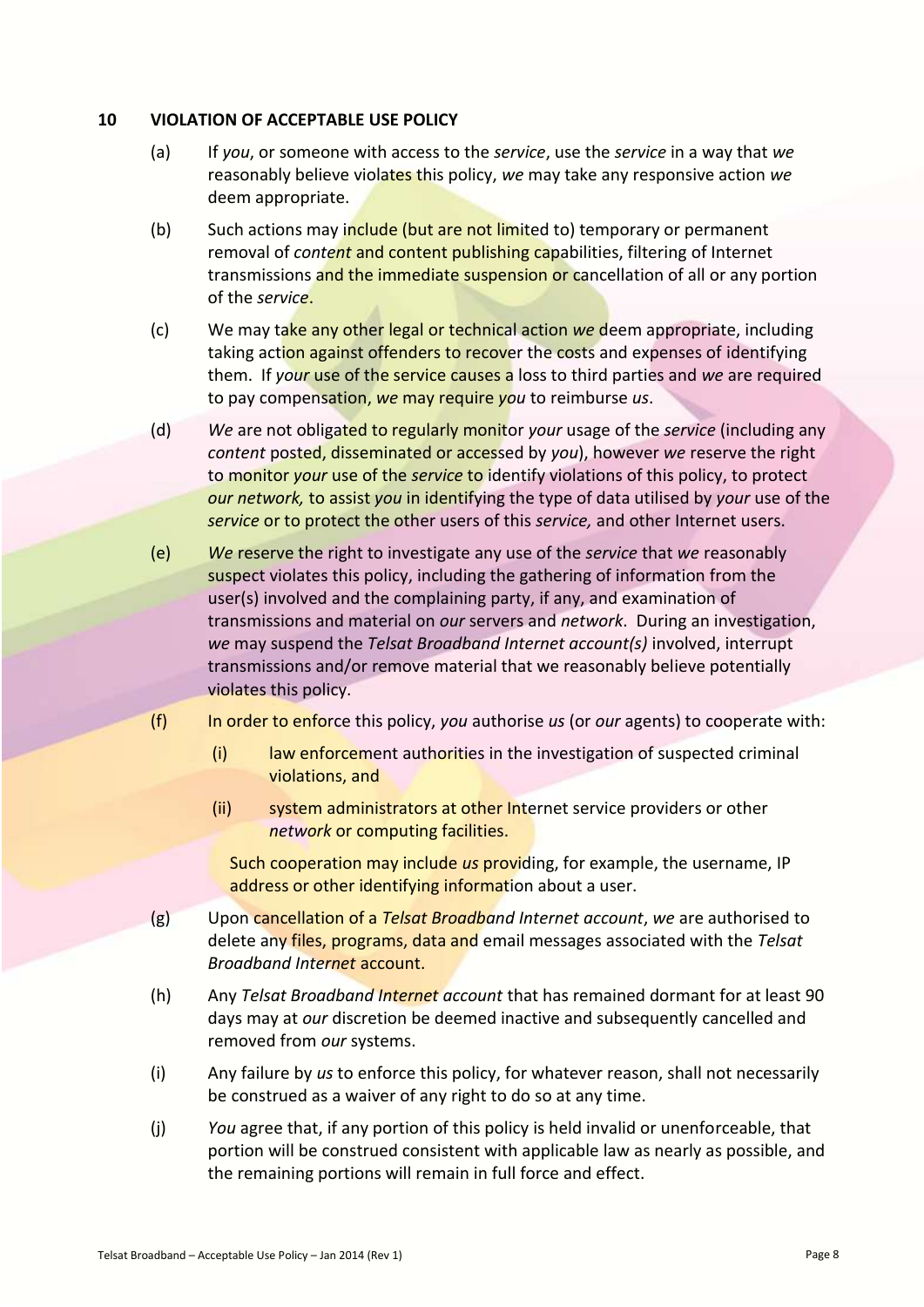(k) This policy is governed by the laws of the Republic of Vanuatu. *You* and *we* submit to the exclusive jurisdiction of the courts of the Republic of Vanuatu.

# **11 UNREASONABLE USE**

 In addition, and without limiting *our* rights under the *agreement*, where *we* consider *your* use of the *service*, data accessed within and from the *service*, is unreasonable, then *we* may suspend *your* access to the service immediately and without notice to *you*. We will then charge you correspondingly as a result thereof.

Please note that *our* right to suspend or *cancel the service* **without notice to** *you* under this clause overrides any requirement *we* may have to give *you* notice in other parts of the *agreement.*

Without limiting the meaning of 'unreasonable', in respect of:

- (a) "Unlimited Data" plan customers:
	- (i) *We* supply the *service* for the purpose of *you* to access the *service*, on *our* network for *your* own personal and/or business use and not for any purpose.
	- (ii) Use of these types of subscriptions will also adhere to the *Telsat Broadband FSP (Fair-Share Policy).* If we determine that *you* have breached the *FSP* we may at *our* sole discretion restrict, suspend or terminate *your service*.
- (b) Offers to all *consumer* customers, *we* also consider *your* use of the *service* to be unreasonable if:
	- (i) *your* usage of the *service* affects other customers' access to the network; or
	- (ii) *you* set up devices or software which overcome the subscription and/or pricing charges, potentially limiting the ability for other customers to access or utilise the *service*.

# **12 UNACCEPTABLE USE**

- (a) If *you* use the *service*, *you* must comply with this policy, which is designed to help ensure *your* use of the *service* does not break any laws or interfere with the right of *our* other customers to use the *service*. If *you* fail to comply, *we* may suspend or cancel *your* use of the *service*.
- (b) *You* must not use the *service* in a manner which interferes with the rights of other users. For example, *you* must not:
	- (i) provide false user information to *us* or other users, or
	- (ii) send large amounts of unsolicited or unwanted messages to individuals or individual business accounts.
- (c) In using the *service*, *you* must not break any laws or infringe the rights of other persons. For example, *you* must not: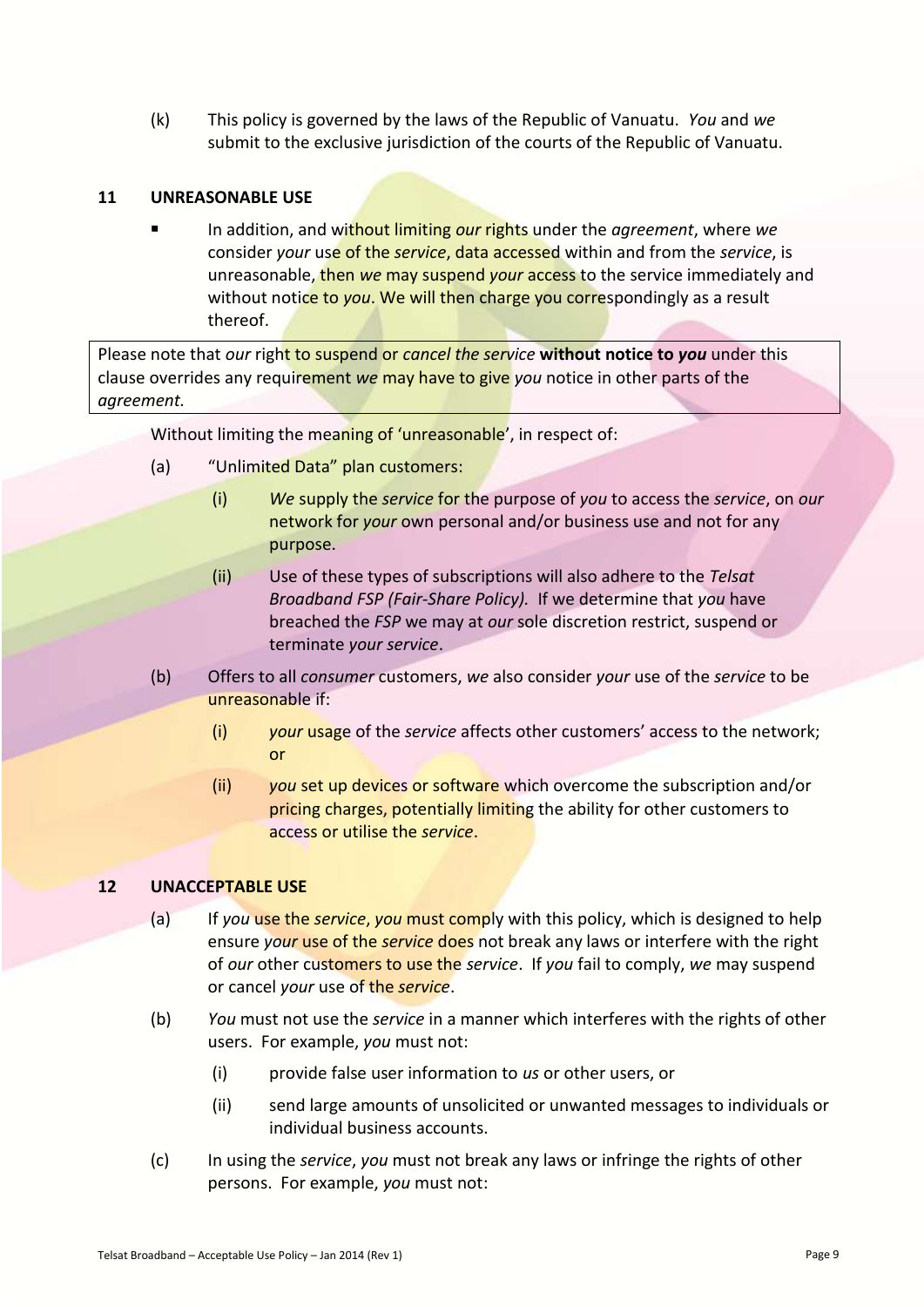- (i) distribute or make available indecent, obscene, offensive, pornographic, illegal or confidential material,
- (ii) defame, harass or abuse anyone or violate their privacy,
- (iii) contravene any applicable laws,
- (iv) distribute or make available material that is misleading or deceptive as to *your* identity,
- (v) infringe any person's intellectual property rights,
- (vi) monitor data or traffic on any *network* or system if *you* do not have the authorisation of the owner of the *network* or system to do so, or
- (vii) interfere or disrupt the *service*, any computer system access through it or any other person's use of it.
- (d) *You* must comply with any rules imposed by any third party whose content or service *you* access using the service.

(e) *You* may only use any *content* accessible through the *service* for personal and non-commercial purposes. *You* may not otherwise copy, publish, re-publish, redistribute, re-communicate or otherwise commercially exploit such *content* in any form or by any method whatsoever. For the avoidance of doubt, this prohibition includes framing, linking, posting in news groups and any other form of copying by persons other than as approved by the content provider.

(f) To detect and deal with breaches of this policy and to ensure compliance with any relevant industry code of practice, notification or direction by any relevant regulatory authority, *we*:

- (i) will co-operate with other *carriage service providers* to control unacceptable user behaviour,
- (ii) may give *your* details to the police and to other law enforcement agencies if *you* are suspected of breaking any laws in connection with the use of the *service*,
- (iii) may implement technical mechanisms to prevent behaviour which breaches this policy (for example, which block multiple postings before they are forwarded to their intended recipients),
- (iv) may exercise any rights we have under these or other terms of service, or relevant service description, including suspending or cancelling use of the service,
- (v) may remove any content from our servers,
- (vi) may filter the *content* made available to *you* via the *service* or restrict *your* access to a particular site,
- (vii) may take any other action *we* deem appropriate, including taking action against offenders to recover costs and expenses of identifying them.